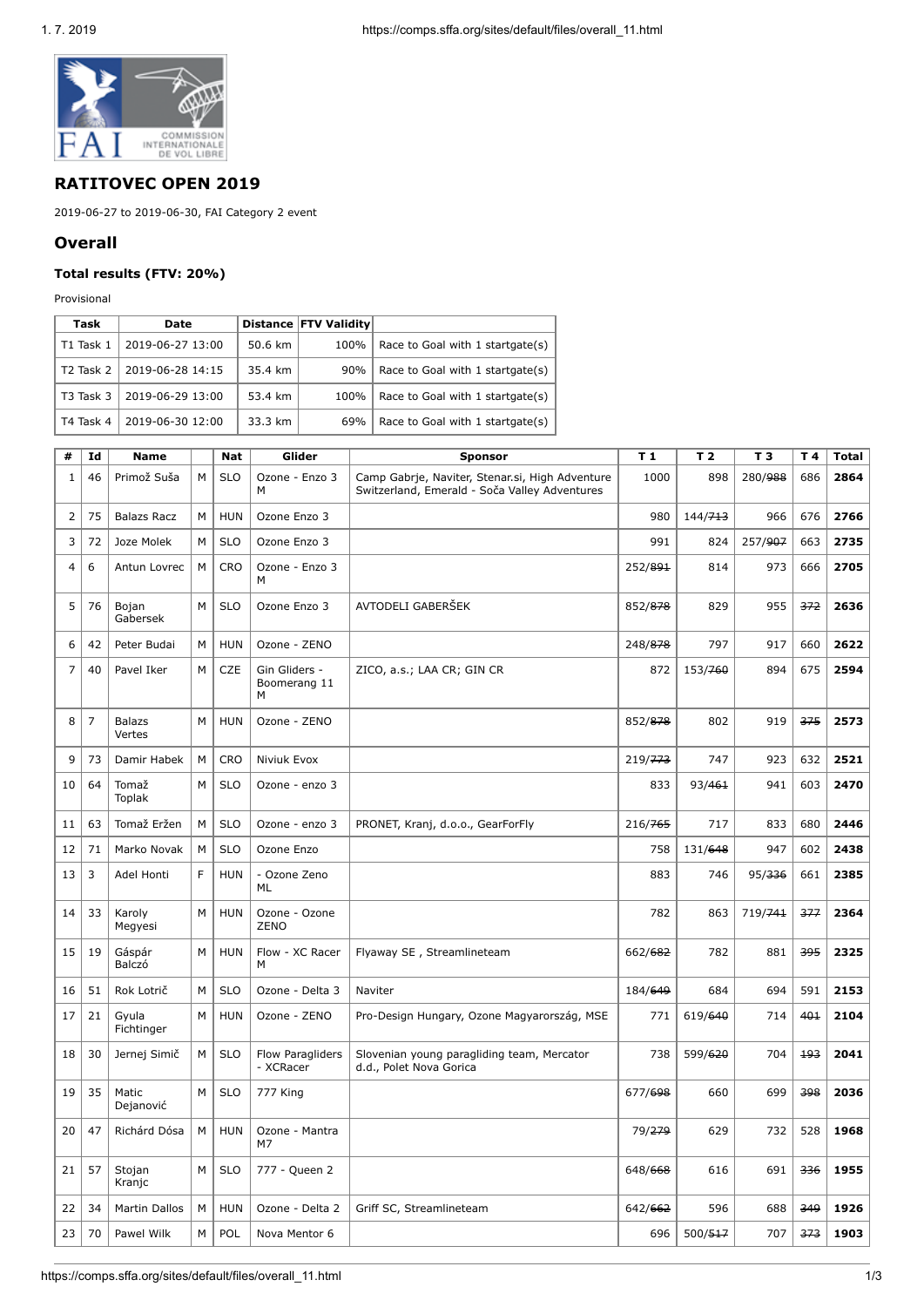| #  | Id             | <b>Name</b>                |   | Nat        | Glider                      | <b>Sponsor</b>              | T 1     | T <sub>2</sub> | T <sub>3</sub>     | T 4 | <b>Total</b> |
|----|----------------|----------------------------|---|------------|-----------------------------|-----------------------------|---------|----------------|--------------------|-----|--------------|
| 24 | 49             | Robert Sörös               | M | <b>HUN</b> | BGD - Cure                  | Material Transport Kft.     | 623/642 | 591            | 688                | 384 | 1902         |
| 25 | 44             | Peter Kocjan               | M | <b>SLO</b> | Niviuk - Artik 5            | Naviter, BeXtreme, SYP Team | 33/117  | 688            | 762                | 401 | 1884         |
| 26 | 20             | Gusztáv<br>Dallos          | M | <b>HUN</b> | - Skywalk<br>Cayenne 5      |                             | 644     | 541/560        | 686                | 270 | 1871         |
| 27 | 68             | Zsolt Ero                  | M | <b>HUN</b> | Triple seven -<br>Queen 2   |                             | 701     | 643            | 95/ <del>337</del> | 411 | 1850         |
| 28 | 45             | Peter<br>Simonics          | M | <b>HUN</b> | Gin - Bonanza 2             | FlyAway                     | 140/494 | 589            | 688                | 366 | 1783         |
| 29 | 28             | Janez<br>Benedičič         | M | <b>SLO</b> | Gin - Bonanza 2             |                             | 732     | 610            | 84/296             | 334 | 1760         |
| 30 | 32             | József Szabó               | M | <b>HUN</b> | Tripe Seven -<br>Queen2     | Griff, Dirty-Dog            | 642     | 55/271         | 691                | 364 | 1752         |
| 31 | 52             | Roman Lotrič               | M | <b>SLO</b> | Nova - Nova<br>Triton 2     |                             | 34/119  | 624            | 694                | 377 | 1729         |
| 32 | 10             | Béres István               | M | <b>HUN</b> | Advance -<br>Omega X-Alps 2 |                             | 31/110  | 511            | 629                | 496 | 1667         |
| 33 | 81             | Dušan Orož                 | M | <b>SLO</b> | Ozone EnZo                  |                             | 0       | 0              | 971                | 646 | 1617         |
| 34 | 80             | Tadej Krevh                | М | <b>SLO</b> | Ozone Enzo2 L               | tadej.krevh@gmail.com       | 0       | $\mathbf 0$    | 975                | 640 | 1615         |
| 35 | 65             | Tomaž Veber                | М | <b>SLO</b> | Advance -<br>Sigma 10       |                             | 32/112  | 616            | 606                | 331 | 1585         |
| 36 | 1              | Abel Varga                 | M | <b>HUN</b> | PHI - Maestro               |                             | 509     | 630            | 42/148             | 374 | 1555         |
| 37 | $\overline{4}$ | Aleš Žumer                 | M | <b>SLO</b> | Gin - Bonanza 2             |                             | 34/120  | 558            | 570                | 360 | 1522         |
| 38 | 62             | Tomáš Szépe                | M | <b>HUN</b> | Ozone - Alpina<br>2 SM      | Fly Away                    | 104/368 | 373            | 690                | 323 | 1490         |
| 39 | 38             | Miklos Turan               | M | <b>HUN</b> | Ozone - Delta 2             |                             | 616     | 42/208         | 511                | 319 | 1488         |
| 40 | 69             | Zsolt Hant                 | M | <b>HUN</b> | PHI - Maestro<br>19         |                             | 323     | 41/201         | 728                | 308 | 1400         |
| 41 | 36             | Matic Egart                | M | <b>SLO</b> | Skywalk -<br>Cayenne 5      |                             | 313     | 594            | 85/301             | 363 | 1355         |
| 42 | 54             | Sandor<br>Ivancso          | M | <b>HUN</b> | Niviuk - PEAK4              |                             | 31/111  | 479            | 555                | 264 | 1329         |
| 43 | 60             | Tibor Skorka               | М | <b>HUN</b> | Gin - GIN<br>Explorer       |                             | 100/352 | 394            | 552                | 269 | 1315         |
| 44 | 48             | Robert Hren                | М | <b>SLO</b> | Ozone - Enzo3<br>М          |                             | 33/115  | 720            | 147                | 355 | 1255         |
| 45 | 43             | Peter Kepes                | М | <b>HUN</b> | Niviuk - peak 3             | Tarhelypark                 | 32/112  | 213            | 615                | 359 | 1219         |
| 46 | 61             | Timotej<br>Majdic          | М | <b>SLO</b> | Ozone - Delta 3             |                             | 120     | 20/100         | 501                | 454 | 1095         |
| 47 | 15             | Dora Furesz                | F | <b>HUN</b> | BGD - Cure S                |                             | 273     | 208            | 16/58              | 493 | 990          |
| 48 | 58             | <b>Szabolcs</b><br>Koteles | М | <b>SVK</b> | MAC PARA -<br>Elan 2        |                             | 34/119  | 212            | 395                | 335 | 976          |
| 49 | 31             | Josip<br>Osmann            | М | CRO        | Ozone - Rush 5              |                             | 234     | 205            | 16/58              | 502 | 957          |
| 50 | 56             | Sara Lovrec                | F | CRO        | 777 Gliders -<br>Queen 2    |                             | 31/111  | 209            | 270                | 381 | 891          |
| 51 | 37             | Miha Knific                | М | <b>SLO</b> | GIN Glider -<br>Sprint 3    |                             | 31/108  | 211            | 499                | 130 | 871          |
| 52 | 8              | Barna János<br>Róbert      | М | <b>HUN</b> | Axis - AXIS<br>Venus sc     |                             | 33/116  | 454            | 147                | 163 | 797          |
| 53 | 55             | Sandro<br>Clemente         | M | ITA        | Nova - Mentor 3<br>ХS       | Topa - DJP Kovk Ajdovščina  | 31/111  | 210            | 147                | 330 | 718          |
| 54 | 18             | Gabor<br>Konrad            | M | <b>HUN</b> | Ozone - Delta 3<br>L        |                             | 115     | 207            | 12/44              | 375 | 709          |
| 55 | 50             | Rok Lorger                 | M | <b>SLO</b> | Gin Gliders -<br>Carrera    | DJP Lintvar                 | 31/108  | 211            | 147                | 317 | 706          |
| 56 | 22             | Gyula Horak                | М | <b>HUN</b> | Skywalk -<br>Cumeo          |                             | 31/108  | 205            | 147                | 311 | 694          |
| 57 | 67             | Zoltan<br>Gyurusi          | М | <b>HUN</b> | Advance -<br>Sigma 9        |                             | 33/117  | 218            | 255                | 174 | 680          |